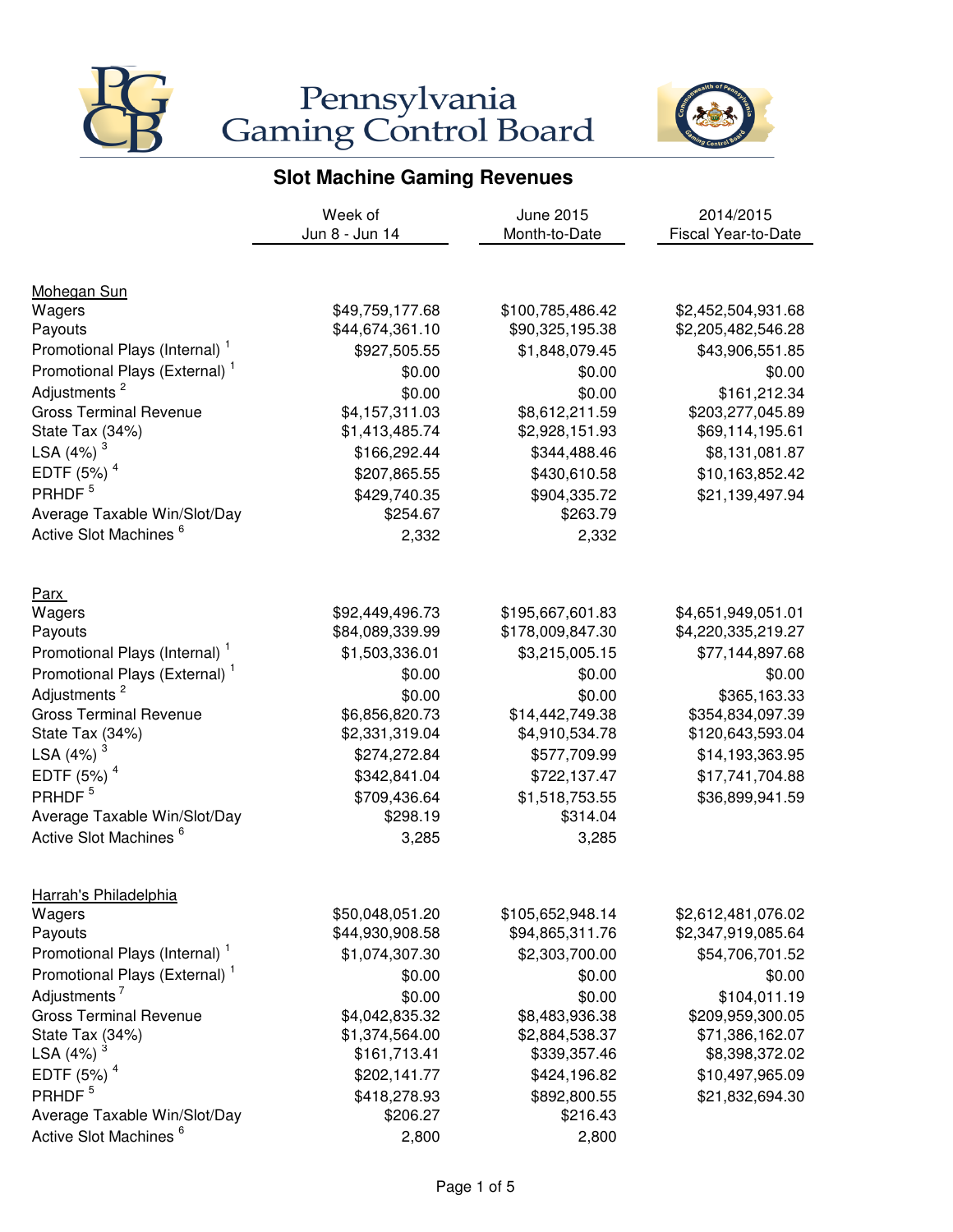



|                                           | Week of         | June 2015        | 2014/2015                  |
|-------------------------------------------|-----------------|------------------|----------------------------|
|                                           | Jun 8 - Jun 14  | Month-to-Date    | <b>Fiscal Year-to-Date</b> |
|                                           |                 |                  |                            |
| Presque Isle                              |                 |                  |                            |
| Wagers                                    | \$28,669,363.65 | \$58,120,026.01  | \$1,426,581,448.09         |
| Payouts                                   | \$25,610,440.22 | \$51,877,981.35  | \$1,278,185,292.85         |
| Promotional Plays (Internal) <sup>1</sup> | \$659,622.30    | \$1,333,289.70   | \$36,906,573.50            |
| Promotional Plays (External) <sup>1</sup> | \$0.00          | \$0.00           | \$0.00                     |
| Adjustments <sup>2</sup>                  | \$0.00          | \$0.00           | \$192,208.38               |
| <b>Gross Terminal Revenue</b>             | \$2,399,301.13  | \$4,908,754.96   | \$111,681,790.12           |
| State Tax (34%)                           | \$815,762.39    | \$1,668,976.68   | \$37,971,808.73            |
| LSA (4%) <sup>3</sup>                     | \$95,972.04     | \$196,350.20     | \$4,467,271.62             |
| EDTF $(5%)4$                              | \$119,965.05    | \$245,437.75     | \$5,584,089.59             |
| PRHDF <sup>5</sup>                        | \$248,053.04    | \$515,134.52     | \$11,631,916.08            |
| Average Taxable Win/Slot/Day              | \$199.28        | \$203.85         |                            |
| Active Slot Machines <sup>6</sup>         | 1,720           | 1,720            |                            |
| The Meadows                               |                 |                  |                            |
| Wagers                                    | \$53,354,221.75 | \$112,260,220.32 | \$2,654,177,952.27         |
| Payouts                                   | \$49,082,776.82 | \$103,095,612.75 | \$2,449,357,931.75         |
| Promotional Plays (Internal) <sup>1</sup> | \$0.00          | \$0.00           | \$0.00                     |
| Promotional Plays (External) <sup>1</sup> | \$1,163,980.17  | \$2,400,209.12   | \$60,726,657.24            |
| Adjustments <sup>2</sup>                  | \$0.00          | \$0.00           | \$176,811.88               |
| <b>Gross Terminal Revenue</b>             | \$4,271,444.93  | \$9,164,607.57   | \$204,996,832.40           |
| State Tax (34%)                           | \$1,452,291.27  | \$3,115,966.55   | \$69,698,923.03            |
| LSA (4%) $^3$                             | \$170,857.80    | \$366,584.31     | \$8,199,873.32             |
| EDTF $(5%)4$                              | \$213,572.25    | \$458,230.38     | \$10,249,841.65            |
| PRHDF <sup>5</sup>                        | \$441,663.44    | \$968,478.13     | \$21,370,241.38            |
| Average Taxable Win/Slot/Day              | \$191.77        | \$205.72         |                            |
| Active Slot Machines <sup>6</sup>         | 3,182           | 3,182            |                            |
| <b>Mount Airy</b>                         |                 |                  |                            |
| Wagers                                    | \$34,507,875.81 | \$67,038,031.85  | \$1,717,917,586.26         |
| Payouts                                   | \$31,158,547.15 | \$60,433,067.34  | \$1,548,083,495.45         |
| Promotional Plays (Internal) <sup>1</sup> | \$627,992.66    | \$1,275,351.00   | \$36,942,334.99            |
| Promotional Plays (External) <sup>1</sup> | \$0.00          | \$0.00           | \$0.00                     |
| Adjustments <sup>2</sup>                  | \$0.00          | \$0.00           | \$110,225.15               |
| <b>Gross Terminal Revenue</b>             | \$2,721,336.00  | \$5,329,613.51   | \$133,001,980.97           |
| State Tax (34%)                           | \$925,254.24    | \$1,812,068.60   | \$45,220,673.59            |
| LSA $(4%)$ <sup>3</sup>                   | \$108,853.43    | \$213,184.53     | \$5,320,079.26             |
| EDTF $(5%)4$                              | \$136,066.81    | \$266,480.69     | \$6,650,099.10             |
| PRHDF <sup>5</sup>                        | \$281,249.70    | \$558,354.56     | \$13,802,989.05            |
| Average Taxable Win/Slot/Day              | \$207.45        | \$203.14         |                            |
| Active Slot Machines <sup>6</sup>         | 1,874           | 1,874            |                            |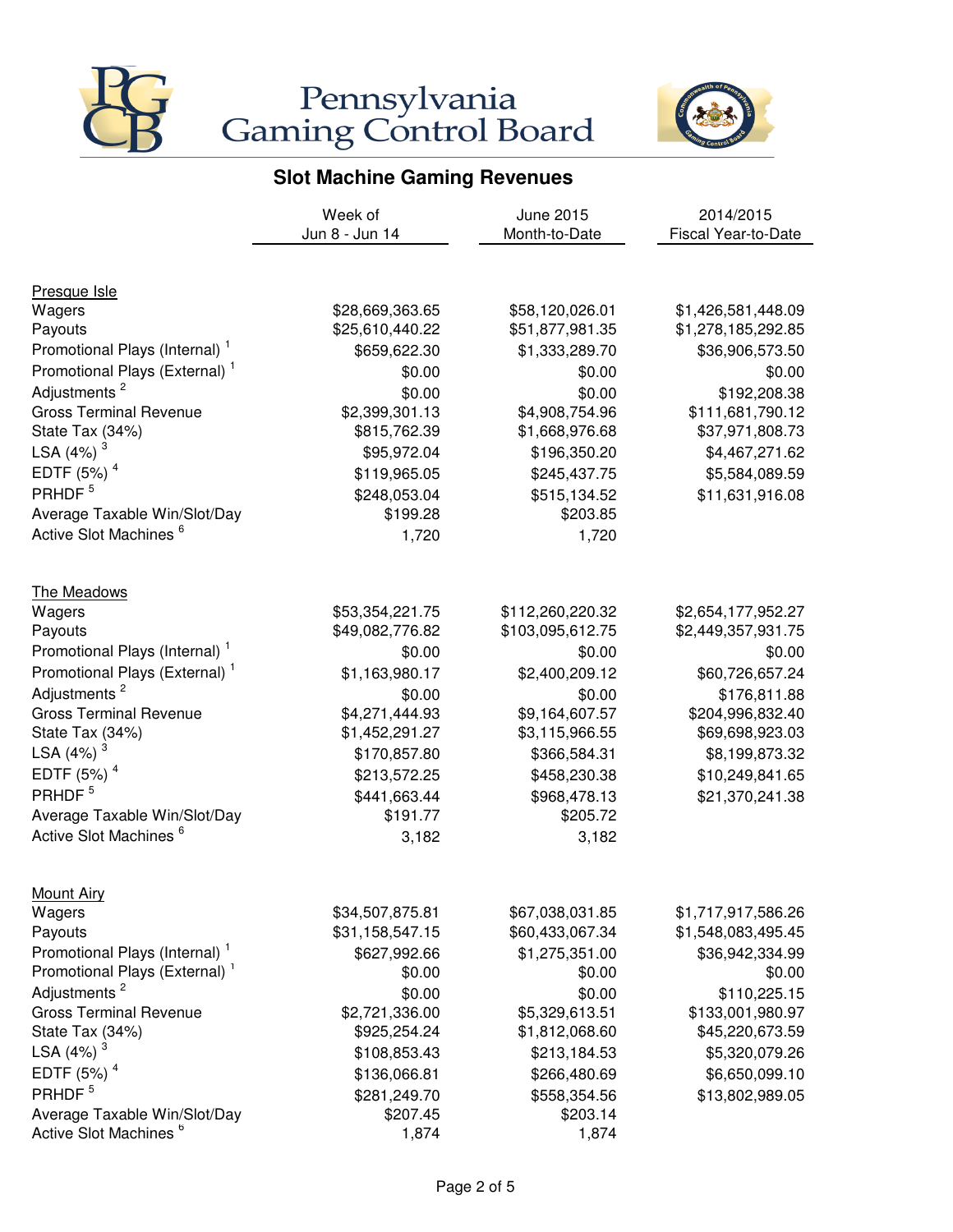



|                                                     | Week of                      | <b>June 2015</b>             | 2014/2015                          |
|-----------------------------------------------------|------------------------------|------------------------------|------------------------------------|
|                                                     | Jun 8 - Jun 14               | Month-to-Date                | Fiscal Year-to-Date                |
|                                                     |                              |                              |                                    |
| Penn National                                       |                              |                              |                                    |
| Wagers                                              | \$43,165,447.85              | \$88,263,695.96              | \$2,171,236,399.06                 |
| Payouts                                             | \$38,616,474.20              | \$78,769,877.50              | \$1,936,512,128.31                 |
| Promotional Plays (Internal)                        | \$622,813.15                 | \$1,207,482.30               | \$28,912,461.55                    |
| Promotional Plays (External) <sup>1</sup>           | \$0.00                       | \$0.00                       | \$0.00                             |
| Adjustments <sup>2</sup>                            | \$0.00                       | \$0.00                       | \$144,459.08                       |
| <b>Gross Terminal Revenue</b>                       | \$3,926,160.50               | \$8,286,336.16               | \$205,956,268.28                   |
| State Tax (34%)                                     | \$1,334,894.57               | \$2,817,354.30               | \$70,025,131.25                    |
| LSA $(4%)$ <sup>3</sup>                             | \$157,046.43                 | \$331,453.46                 | \$8,238,250.74                     |
| EDTF $(5%)4$                                        | \$196,308.03                 | \$414,316.80                 | \$10,297,813.47                    |
| PRHDF <sup>5</sup>                                  | \$407,115.25                 | \$874,530.34                 | \$21,470,629.59                    |
| Average Taxable Win/Slot/Day                        | \$233.99                     | \$246.93                     |                                    |
| Active Slot Machines <sup>6</sup>                   | 2,397                        | 2,397                        |                                    |
|                                                     |                              |                              |                                    |
| <b>Sands Bethlehem</b><br>Wagers                    | \$84,833,922.03              | \$172,564,502.63             | \$4,103,631,085.83                 |
| Payouts                                             | \$76,148,926.81              | \$155,153,677.49             | \$3,686,708,594.29                 |
| Promotional Plays (Internal) <sup>1</sup>           | \$2,855,933.10               | \$5,829,594.25               | \$140,611,609.16                   |
| Promotional Plays (External) <sup>1</sup>           | \$0.00                       | \$0.00                       | \$0.00                             |
| Adjustments <sup>2</sup>                            | \$0.00                       | \$0.00                       | \$310,416.70                       |
| <b>Gross Terminal Revenue</b>                       | \$5,829,062.12               | \$11,581,230.89              | \$276,621,299.08                   |
| State Tax (34%)                                     | \$1,981,881.11               | \$3,937,618.50               | \$94,051,241.66                    |
| LSA $(4%)$ <sup>3</sup>                             | \$233,162.49                 | \$463,249.25                 | \$11,064,851.99                    |
| EDTF $(5%)4$                                        | \$291,453.12                 | \$579,061.56                 | \$13,831,065.10                    |
| PRHDF <sup>5</sup>                                  | \$602,802.34                 | \$1,215,637.35               | \$28,606,624.24                    |
| Average Taxable Win/Slot/Day                        | \$276.38                     | \$274.55                     |                                    |
| Active Slot Machines <sup>6</sup>                   | 3,013                        | 3,013                        |                                    |
|                                                     |                              |                              |                                    |
| <b>Rivers</b>                                       |                              |                              |                                    |
| Wagers                                              | \$63,046,295.94              | \$122,146,904.18             | \$3,129,254,346.79                 |
| Payouts                                             | \$56,594,782.24              | \$109,679,290.75             | \$2,806,989,810.42                 |
| Promotional Plays (Internal) <sup>1</sup>           | \$1,116,741.24               | \$2,021,974.30               | \$56,982,236.99                    |
| Promotional Plays (External) <sup>1</sup>           | \$0.00                       | \$0.00                       | \$0.00                             |
| Adjustments <sup>2</sup>                            | \$0.00                       | \$0.00                       | \$281,949.35                       |
| <b>Gross Terminal Revenue</b>                       | \$5,334,772.46               | \$10,445,639.13              | \$265,564,248.73                   |
| State Tax (34%)                                     | \$1,813,822.63               | \$3,551,517.30               | \$90,291,844.66                    |
| LSA $(4%)$ <sup>3</sup><br>EDTF $(5%)$ <sup>4</sup> | \$213,390.90<br>\$266,738.63 | \$417,825.56<br>\$522,281.95 | \$10,622,570.04<br>\$13,278,212.53 |
| PRHDF <sup>5</sup>                                  | \$550,842.85                 | \$1,093,331.26               | \$27,534,177.04                    |
| Average Taxable Win/Slot/Day                        | \$255.66                     | \$250.29                     |                                    |
| Active Slot Machines <sup>6</sup>                   | 2,981                        | 2,981                        |                                    |
|                                                     |                              |                              |                                    |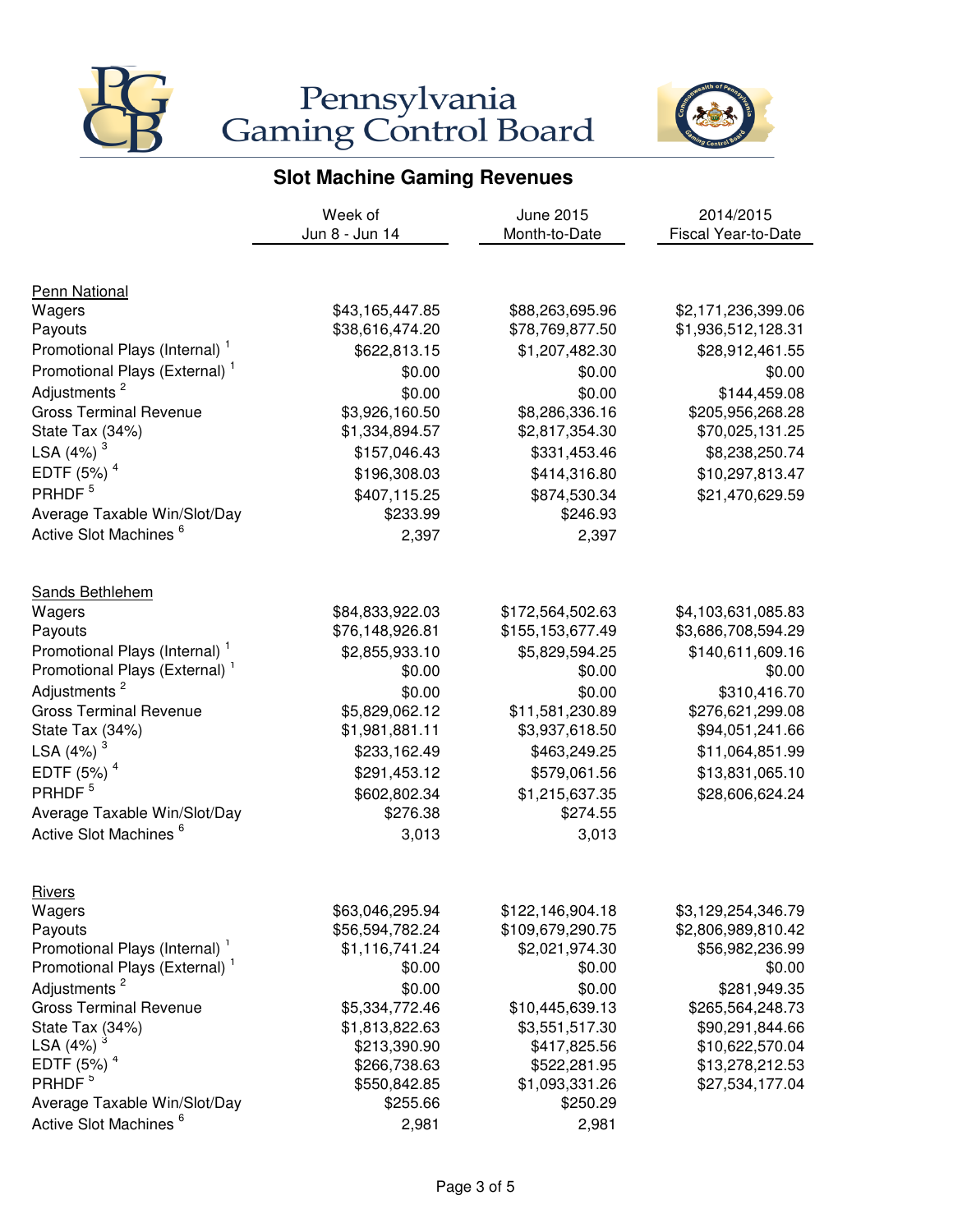



|                                                           | Week of                          | June 2015                        | 2014/2015                           |
|-----------------------------------------------------------|----------------------------------|----------------------------------|-------------------------------------|
|                                                           | Jun 8 - Jun 14                   | Month-to-Date                    | <b>Fiscal Year-to-Date</b>          |
|                                                           |                                  |                                  |                                     |
| <b>SugarHouse</b>                                         |                                  |                                  |                                     |
| Wagers                                                    | \$34,849,965.36                  | \$74,745,058.90                  | \$1,880,234,260.41                  |
| Payouts                                                   | \$31,206,223.23                  | \$66,811,230.01                  | \$1,681,152,156.12                  |
| Promotional Plays (Internal) <sup>1</sup>                 | \$555,598.87                     | \$1,172,831.63                   | \$30,305,010.57                     |
| Promotional Plays (External) <sup>1</sup>                 | \$0.00                           | \$0.00                           | \$0.00                              |
| Adjustments <sup>2</sup><br><b>Gross Terminal Revenue</b> | \$0.00                           | \$0.00                           | \$125,981.70                        |
| State Tax (34%)                                           | \$3,088,143.26<br>\$1,049,968.71 | \$6,760,997.26<br>\$2,298,739.07 | \$168,903,075.42<br>\$57,427,045.70 |
| LSA $(4%)$ <sup>3</sup>                                   |                                  |                                  | \$6,756,122.97                      |
| EDTF $(5%)$ <sup>4</sup>                                  | \$123,525.73                     | \$270,439.89                     |                                     |
| PRHDF <sup>5</sup>                                        | \$154,407.17                     | \$338,049.88                     | \$8,445,153.87                      |
|                                                           | \$318,348.10                     | \$708,120.63                     | \$17,523,054.26                     |
| Average Taxable Win/Slot/Day                              | \$275.04                         | \$301.08                         |                                     |
| Active Slot Machines <sup>6</sup>                         | 1,604                            | 1,604                            |                                     |
| <b>Valley Forge</b>                                       |                                  |                                  |                                     |
| Wagers                                                    | \$18,847,340.33                  | \$39,629,379.38                  | \$955,217,037.60                    |
| Payouts                                                   | \$17,087,917.84                  | \$35,744,417.72                  | \$861,057,772.87                    |
| Promotional Plays (Internal) <sup>1</sup>                 | \$406,464.23                     | \$827,264.39                     | \$20,770,220.88                     |
| Promotional Plays (External) <sup>1</sup>                 | \$0.00                           | \$0.00                           | \$0.00                              |
| Adjustments <sup>2</sup>                                  | \$0.00                           | \$0.00                           | \$78,623.62                         |
| <b>Gross Terminal Revenue</b>                             | \$1,352,958.26                   | \$3,057,697.27                   | \$73,467,667.47                     |
| State Tax (34%)                                           | \$460,005.79                     | \$1,039,617.06                   | \$24,979,006.92                     |
| LSA $(4%)$ <sup>3</sup>                                   | \$54,118.33                      | \$122,307.88                     | \$2,938,706.63                      |
| EDTF $(5%)4$                                              | \$67,647.90                      | \$152,884.86                     | \$3,673,383.40                      |
| PRHDF <sup>5</sup>                                        | \$139,949.03                     | \$320,716.73                     | \$7,623,650.52                      |
| Average Taxable Win/Slot/Day                              | \$322.13                         | \$364.01                         |                                     |
| Active Slot Machines <sup>6</sup>                         | 600                              | 600                              |                                     |
|                                                           |                                  |                                  |                                     |
| Nemacolin                                                 |                                  |                                  |                                     |
| Wagers                                                    | \$7,443,564.60                   | \$14,408,298.61                  | \$359,778,122.47                    |
| Payouts                                                   | \$6,632,091.21                   | \$12,894,506.57                  | \$324,228,042.30                    |
| Promotional Plays (Internal) <sup>1</sup>                 | \$133,368.60                     | \$260,131.24                     | \$7,805,737.38                      |
| Promotional Plays (External) <sup>1</sup>                 | \$0.00                           | \$0.00                           | \$0.00                              |
| Adjustments <sup>2</sup>                                  | \$0.00                           | \$0.00                           | \$46,895.65                         |
| <b>Gross Terminal Revenue</b>                             | \$678,104.79                     | \$1,253,660.80                   | \$27,791,238.44                     |
| State Tax (34%)                                           | \$230,555.62                     | \$426,244.66                     | \$9,449,021.07                      |
| LSA $(4%)$ <sup>3</sup>                                   | \$27,124.20                      | \$50,146.44                      | \$1,111,649.63                      |
| EDTF $(5%)$ <sup>4</sup>                                  | \$33,905.24                      | \$62,683.04                      | \$1,389,561.81                      |
| PRHDF <sup>5</sup>                                        | \$70,217.57                      | \$131,553.93                     | \$2,891,544.03                      |
| Average Taxable Win/Slot/Day                              | \$161.45                         | \$149.25                         |                                     |
| Active Slot Machines <sup>6</sup>                         | 600                              | 600                              |                                     |